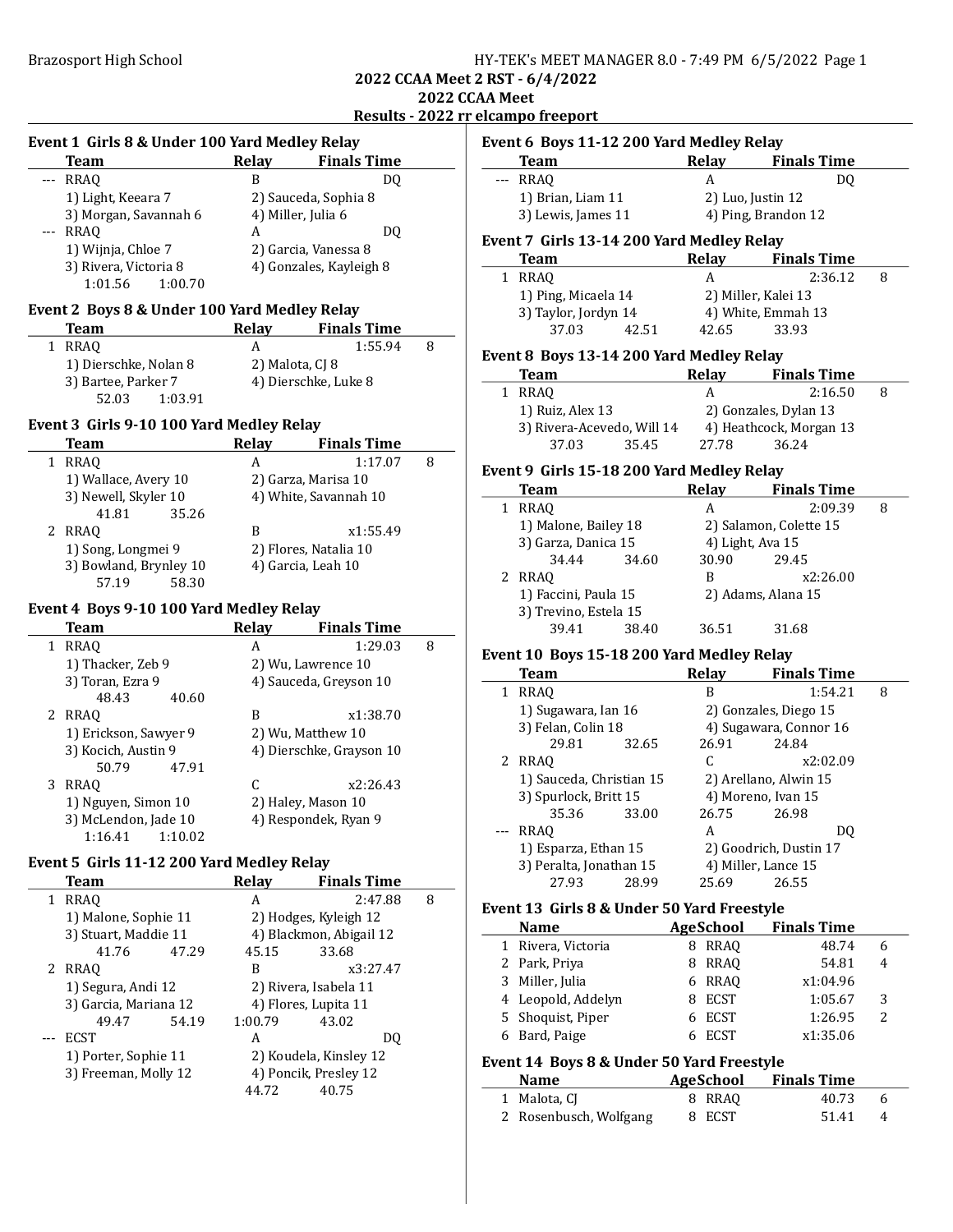| HY-TEK's MEET MANAGER 8.0 - 7:49 PM 6/5/2022 Page 2 |  |  |
|-----------------------------------------------------|--|--|
|-----------------------------------------------------|--|--|

2022 CCAA Meet 2 RST - 6/4/2022 2022 CCAA Meet

Results - 2022 rr elcampo freeport

|              | (Event 14 Boys 8 & Under 50 Yard Freestyle) |             |                             |                    |                |
|--------------|---------------------------------------------|-------------|-----------------------------|--------------------|----------------|
|              | <b>Name</b>                                 |             | <b>AgeSchool</b>            | <b>Finals Time</b> |                |
| 3            | Aertker, William                            | 7           | <b>ECST</b>                 | 58.08              | 3              |
|              | 4 Kallus, Xavier                            | 6           | <b>ECST</b>                 | x1:00.56           |                |
|              | 5 Eide, Parker                              |             | 8 ECST                      | x1:01.74           |                |
|              | 6 Malota, Mase                              |             | 6 RRAQ                      | 1:20.52            | 2              |
| 7            | Reck, Cameron                               | 6           | <b>ECST</b>                 | x1:51.59           |                |
|              | Event 15 Girls 9-10 50 Yard Freestyle       |             |                             |                    |                |
|              | Name                                        |             | <b>AgeSchool</b>            | <b>Finals Time</b> |                |
| $\mathbf{1}$ | White, Savannah                             |             | 10 RRAQ                     | 38.35              | 6              |
| $\mathbf{2}$ | Aertker, Annie                              | 9           | <b>ECST</b>                 | 38.55              | 4              |
|              | 3 Garza, Marisa                             | 10          | <b>RRAQ</b>                 | 40.59              | 3              |
|              | 4 Drapela, Breckyn                          | 9           | <b>ECST</b>                 | 44.70              | $\overline{2}$ |
|              | 5 Flores, Natalia                           |             | 10 RRAQ                     | x45.23             |                |
|              | 6 Mican, Whitley                            |             | 10 ECST                     | x47.32             |                |
|              | 7 Hensley, Sadie                            |             | 9 ECST                      | x47.76             |                |
|              | 8 Pfardrescher, Kate                        |             | 10 ECST                     | x48.44             |                |
|              | 9 Bowland, Brynley                          |             | 10 RRAQ                     | x54.70             |                |
|              | 10 Garcia, Leah                             |             | 10 RRAQ                     | x56.58             |                |
| 11           | Song, Longmei                               | 9           | <b>RRAQ</b>                 | x58.13             |                |
| 12           | Thibeaux, Jade                              | 10          | <b>ECST</b>                 | x1:11.86           |                |
| 13           | Shoquist, Ainsley                           | 10          | <b>ECST</b>                 | x1:11.87           |                |
|              | Event 16 Boys 9-10 50 Yard Freestyle        |             |                             |                    |                |
|              | <b>Name</b>                                 |             | <b>AgeSchool</b>            | <b>Finals Time</b> |                |
| 1            | Sauceda, Greyson                            |             | 10 RRAQ                     | 36.74              | 6              |
|              | 2 Toran, Ezra                               | 9           | <b>RRAQ</b>                 | 40.87              | 4              |
|              | 3 Thacker, Zeb                              | 9           | <b>RRAQ</b>                 | x42.45             |                |
|              | 4 Kocich, Austin                            |             | 9 RRAQ                      | x43.14             |                |
|              | 5 Wu, Lawrence                              |             | 10 RRAQ                     | x43.50             |                |
|              | 6 Wu, Matthew                               |             | 10 RRAQ                     | x46.49             |                |
|              | 7 Porter, Harrison                          |             | 10 ECST                     | 46.55              | 3              |
| 8            | Dierschke, Grayson                          |             | 10 RRAQ                     | x47.85             |                |
| 9            | Krenek, Kipton                              | 9           | <b>ECST</b>                 | 49.51              | 2              |
| 10           | Respondek, Ryan                             | 9.          | <b>RRAQ</b>                 | x53.60             |                |
| 11           | McLendon, Jade                              | 10          | RRAQ                        | x55.34             |                |
| 12           | Erickson, Sawyer                            | 9           | <b>RRAQ</b>                 | x59.70             |                |
| 13           | Klawer, Cade                                | 9           | <b>RRAQ</b>                 | x1:00.34           |                |
| 14           | Nguyen, Simon                               | 10          | <b>RRAQ</b>                 | x1:00.54           |                |
|              | 15 Hussain, Bilal                           |             | 10 RRAQ                     | x1:25.63           |                |
|              |                                             |             |                             |                    |                |
|              | Event 17 Girls 11-12 100 Yard Freestyle     |             |                             |                    |                |
| 1            | <b>Name</b>                                 |             | <b>AgeSchool</b><br>11 RRAQ | <b>Finals Time</b> | 6              |
|              | Stuart, Maddie                              |             |                             | 1:26.23            |                |
| 2            | 40.18<br>Hodges, Kyleigh                    | 46.05<br>12 | <b>RRAQ</b>                 |                    | 4              |
|              | 41.72                                       |             |                             | 1:31.68            |                |
| 3            | Poncik, Presley                             | 49.96<br>12 | <b>ECST</b>                 | 1:40.24            | 3              |
|              | 45.92                                       | 54.32       |                             |                    |                |
| 4            | Cerny, Faith                                | 11          | <b>ECST</b>                 | 1:40.65            | 2              |
|              | 43.09                                       | 57.56       |                             |                    |                |
| 5            | Segura, Andi                                |             | 12 RRAQ                     |                    |                |
|              | 50.07                                       | 54.48       |                             | x1:44.55           |                |
| 6            | Martinez, Arianna                           | 11          | <b>RRAQ</b>                 | x2:02.80           |                |
|              | 58.64<br>1:04.16                            |             |                             |                    |                |
|              |                                             |             |                             |                    |                |

| Event 18 Boys 11-12 100 Yard Freestyle |                  |         |    |           |                    |                          |
|----------------------------------------|------------------|---------|----|-----------|--------------------|--------------------------|
|                                        | <b>Name</b>      |         |    | AgeSchool | <b>Finals Time</b> |                          |
|                                        | 1 Ocanas, Jaxson |         |    | 12 ECST   | 1:28.75            | 6                        |
|                                        | 41.09            | 47.66   |    |           |                    |                          |
|                                        | 2 Royer, Tristan |         |    | 12 FAST   | 1:31.80            | 4                        |
|                                        | 3 Savino, Conner |         |    | 12 ECST   | 1:40.97            | 3                        |
|                                        | 46.22            | 54.75   |    |           |                    |                          |
|                                        | 4 Brian, Liam    |         |    | 11 RRAQ   | 1:42.27            | $\overline{\mathcal{L}}$ |
|                                        | 48.97            | 53.30   |    |           |                    |                          |
|                                        | 5 Shaw, Colten   |         |    | 11 RRAQ   | 1:42.71            | 1                        |
|                                        | 46.65            | 56.06   |    |           |                    |                          |
| 6                                      | Hoang, Alvin     |         |    | 11 RRAO   | x1:44.53           |                          |
|                                        | 47.63            | 56.90   |    |           |                    |                          |
| 7                                      | Garza, Andy      |         |    | 11 RRAO   | x1:44.81           |                          |
|                                        | 45.30            | 59.51   |    |           |                    |                          |
| 8                                      | Deeke, Sawyer    |         |    | 11 RRAO   | x1:54.06           |                          |
|                                        | 50.94            | 1:03.12 |    |           |                    |                          |
| 9                                      | Hussain, Zayan   |         |    | 12 RRAQ   | x2:06.33           |                          |
|                                        | 56.15            | 1:10.18 |    |           |                    |                          |
| 10                                     | Thibeaux, Jude   |         | 12 | ECST      | x2:07.11           |                          |
|                                        | Chapa, Achilles  |         | 12 | RRAQ      | X59.90             |                          |
|                                        | 29.44            | 30.46   |    |           |                    |                          |

# Event 19 Girls 13-14 100 Yard Freestyle

| <b>Name</b>         | AgeSchool | <b>Finals Time</b> |   |
|---------------------|-----------|--------------------|---|
| 1 Chilton, Kate     | 13 ECST   | 1:18.43            | h |
| 35.77<br>42.66      |           |                    |   |
| 2 Sosienski, Sophia | 14 RRAO   | 1:33.54            | 4 |
| 42.81<br>50.73      |           |                    |   |

#### Event 20 Boys 13-14 100 Yard Freestyle

| <b>Name</b>       |       | <b>AgeSchool</b> | <b>Finals Time</b> |   |
|-------------------|-------|------------------|--------------------|---|
| 1 Aguirre, Julian |       | 14 ECST          | 1:08.63            | 6 |
| 33.24             | 35.39 |                  |                    |   |
| 2 Ruiz, Alex      |       | 13 RRAO          | 1:12.86            | 4 |
| 34.93             | 37.93 |                  |                    |   |
| 3 McLendon, Jodi  |       | 14 RRAO          | 1:24.42            | 3 |
| 38.54             | 45.88 |                  |                    |   |
| 4 Pagan, Deren    |       | 14 RRAO          | x1:30.60           |   |
| 43.39             | 47.21 |                  |                    |   |

# Event 21 Girls 15-18 100 Yard Freestyle

| <b>Name</b>       |       |    | AgeSchool | <b>Finals Time</b> |   |
|-------------------|-------|----|-----------|--------------------|---|
| 1 Wallis, Riley   |       |    | 15 ECST   | 1:01.07            | 6 |
| 29.11             | 31.96 |    |           |                    |   |
| 2 Malone, Bailey  |       | 18 | RRAO      | 1:01.78            | 4 |
| 29.11             | 32.67 |    |           |                    |   |
| 3 Cantu, Andriana |       |    | 15 RRAO   | 1:09.17            | 3 |
| 32.94             | 36.23 |    |           |                    |   |
| 4 Faccini, Paula  |       |    | 15 RRAO   | x1:13.02           |   |
| 34.23             | 38.79 |    |           |                    |   |
| 5 Juarez, Abby    |       |    | 15 RRAO   | x1:15.17           |   |
| 35.42             | 39.75 |    |           |                    |   |
| 6 Lopez, Baylie   |       |    | 15 ECST   | 1:20.40            | 2 |
| 38.64             | 41.76 |    |           |                    |   |
| Martinez, Bianca  |       | 15 | RRAO      | x1:24.91           |   |
| 39.96             | 44.95 |    |           |                    |   |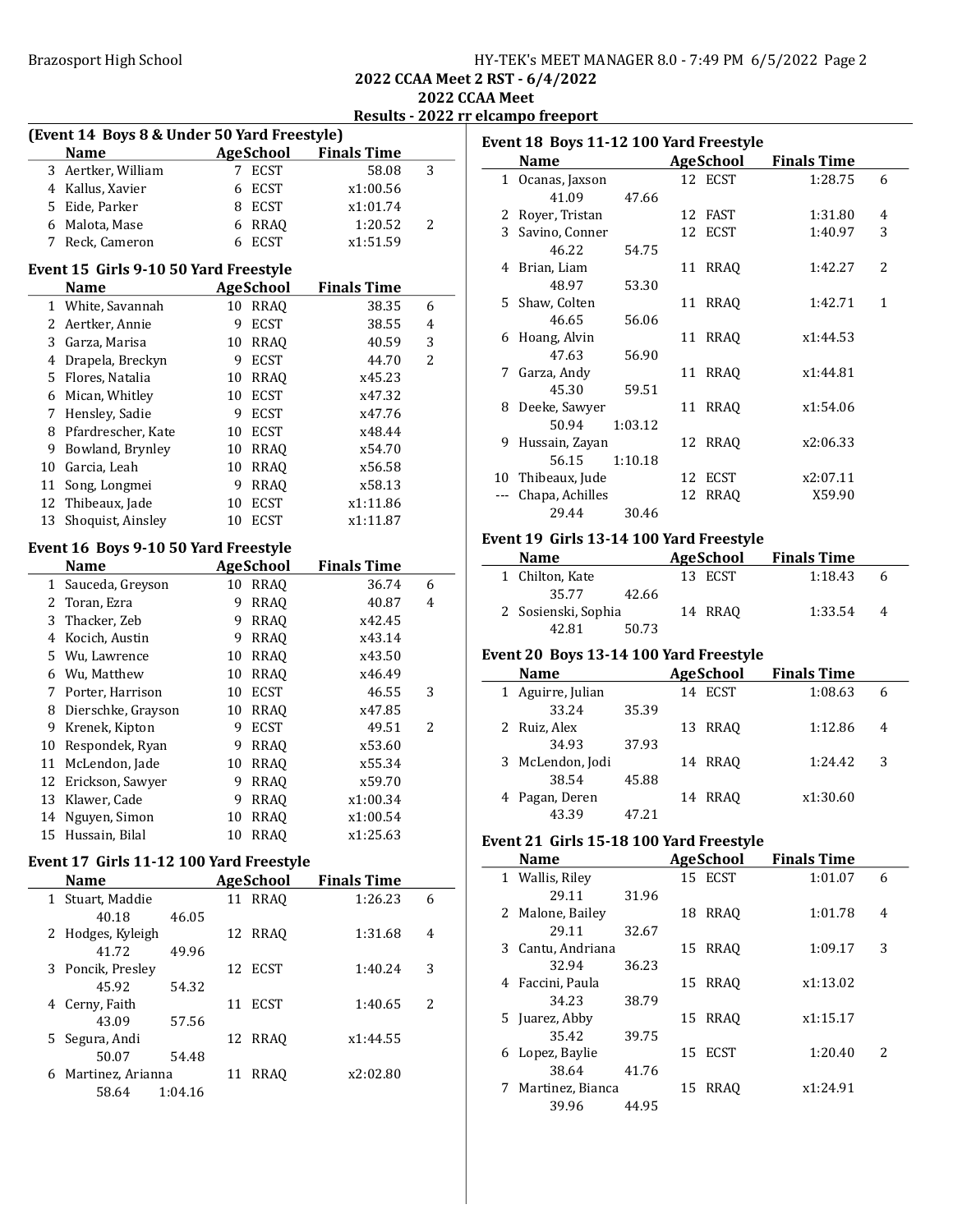### Brazosport High School School HY-TEK's MEET MANAGER 8.0 - 7:49 PM 6/5/2022 Page 3

3 24.28 3 Drapela, Breckyn 9 ECST 4 24.93 2 Aertker, Annie 9 ECST

2022 CCAA Meet 2 RST - 6/4/2022 2022 CCAA Meet

Results - 2022 rr elcampo freeport

 $\overline{a}$ 

|              |                                               |    |                  | ESUILS                       | $-20221$       |
|--------------|-----------------------------------------------|----|------------------|------------------------------|----------------|
|              | Event 22 Boys 15-18 100 Yard Freestyle        |    |                  |                              |                |
|              | <b>Name</b>                                   |    |                  | <b>AgeSchool</b> Finals Time |                |
|              | 1 Garner, Zane                                |    | 16 ECST          | 50.91                        | 6              |
|              | 24.24<br>26.67                                |    |                  |                              |                |
|              | 2 Peralta, Jonathan                           | 15 | <b>RRAQ</b>      | 51.54                        | 4              |
|              | 24.57<br>26.97                                |    |                  |                              |                |
| 3            | Felan, Colin                                  | 18 | <b>RRAQ</b>      | 55.96                        | 3              |
|              | 26.69<br>29.27                                |    |                  |                              |                |
| 4            | Sugawara, Ian                                 | 16 | RRAQ             | x56.73                       |                |
|              | 26.30<br>30.43                                |    |                  |                              |                |
| 5            | Gonzales, Diego                               | 15 | <b>RRAQ</b>      | x1:00.02                     |                |
|              | 28.32<br>31.70                                |    |                  |                              |                |
| 6            | Miller, Lance                                 | 15 | <b>RRAQ</b>      | x1:00.03                     |                |
|              | 28.56<br>31.47                                |    |                  |                              |                |
| 7            | Beal, Kaden                                   | 15 | ECST             | 1:00.40                      | 2              |
|              | 28.12<br>32.28                                |    |                  |                              |                |
| 8            | Moreno, Ivan                                  | 15 | <b>RRAQ</b>      | x1:00.46                     |                |
|              | 27.98<br>32.48                                |    |                  |                              |                |
| 9            | Rilliet, IV, Wayne                            | 15 | <b>RRAQ</b>      | x1:02.09                     |                |
|              | 28.83<br>33.26                                |    |                  |                              |                |
| 10           | Mody, Nakul                                   | 17 | <b>RRAQ</b>      | x1:11.39                     |                |
|              | 33.61<br>37.78                                |    |                  |                              |                |
|              | Event 25 Girls 6 & Under 25 Yard Backstroke   |    |                  |                              |                |
|              | <b>Name</b>                                   |    | <b>AgeSchool</b> | <b>Finals Time</b>           |                |
|              | 1 Wallace, Riley                              |    | 6 RRAQ           | 29.91                        | 6              |
|              | 2 Park, Soniya                                |    | 5 RRAQ           | 34.23                        | $\overline{4}$ |
| 3            | Shoquist, Piper                               | 6  | ECST             | 44.50                        | 3              |
|              | 4 Bard, Paige                                 |    | 6 ECST           | 44.99                        | $\overline{2}$ |
|              |                                               |    |                  |                              |                |
|              | Event 26 Boys 6 & Under 25 Yard Backstroke    |    |                  |                              |                |
|              | <b>Name</b>                                   |    |                  | <b>AgeSchool</b> Finals Time |                |
|              | 1 Kallus, Xavier                              |    | 6 ECST           | 37.77                        | 6              |
|              | --- Reck, Cameron                             | 6  | <b>ECST</b>      | DQ                           |                |
|              | Event 27 Girls 7-8 25 Yard Backstroke         |    |                  |                              |                |
|              | <b>Name</b>                                   |    | <b>AgeSchool</b> | <b>Finals Time</b>           |                |
| $\mathbf{1}$ | Wijnja, Chloe                                 | 7  | RRAQ             | 24.25                        | 6              |
| 2            | Gonzales, Kayleigh                            | 8  | <b>RRAQ</b>      | 28.18                        | 4              |
| 3            | Light, Keeara                                 | 7  | RRAQ             | x30.64                       |                |
| 4            | Leopold, Addelyn                              | 8  | <b>ECST</b>      | 31.35                        | 3              |
| 5.           | Erickson, Charlotte                           | 8  | <b>RRAQ</b>      | x33.69                       |                |
| $---$        | Park, Priya                                   | 8  | <b>RRAQ</b>      | DQ                           |                |
|              |                                               |    |                  |                              |                |
|              | <b>Event 28 Boys 7-8 25 Yard Backstroke</b>   |    |                  |                              |                |
|              | <b>Name</b>                                   |    | <b>AgeSchool</b> | <b>Finals Time</b>           |                |
| 1            | Bartee, Parker                                | 7  | <b>RRAQ</b>      | 27.68                        | 6              |
| 2            | Kallus, Gabriel                               | 8  | <b>ECST</b>      | 27.78                        | 4              |
| 3            | Dierschke, Nolan                              | 8  | RRAQ             | 28.82                        | 3              |
| 4            | Aertker, William                              | 7  | <b>ECST</b>      | 29.51                        | 2              |
| 5.           | Dierschke, Luke                               | 8  | RRAQ             | x33.32                       |                |
| 6            | Eide, Parker                                  | 8  | <b>ECST</b>      | x35.08                       |                |
| 7            | Rosenbusch, Konrad                            | 7  | <b>ECST</b>      | x35.33                       |                |
|              | <b>Event 29 Girls 9-10 25 Yard Backstroke</b> |    |                  |                              |                |
|              | <b>Name</b>                                   |    | <b>AgeSchool</b> | <b>Finals Time</b>           |                |
| 1            | Wallace, Avery                                |    | 10 RRAQ          | 18.77                        | 6              |
|              |                                               |    |                  |                              |                |

2 20.79 4 Newell, Skyler 10 RRAQ

| 1            | Ping, Micaela                           |    | 14 RRAQ          | 37.02              | 6              |
|--------------|-----------------------------------------|----|------------------|--------------------|----------------|
|              | <b>Name</b>                             |    | <b>AgeSchool</b> | <b>Finals Time</b> |                |
|              | Event 33 Girls 13-14 50 Yard Backstroke |    |                  |                    |                |
|              |                                         |    |                  |                    |                |
| $--$         | Royer, Tristan                          | 12 | <b>FAST</b>      | DQ                 |                |
| $- - -$      | Chapa, Achilles                         | 12 | <b>RRAQ</b>      | X32.17             |                |
| 11           | Thibeaux, Jude                          | 12 | <b>ECST</b>      | x1:11.56           |                |
| 10           | Savino, Conner                          | 12 | <b>ECST</b>      | x1:00.59           |                |
| 9            | Hussain, Zayan                          | 12 | <b>RRAQ</b>      | x58.58             |                |
| 8            | Shaw, Colten                            | 11 | <b>RRAQ</b>      | x56.75             |                |
| 7            | Garza, Andy                             | 11 | RRAQ             | x56.57             |                |
| 6            | Luo, Justin                             | 12 | RRAQ             | x55.09             |                |
| 5            | Deeke, Sawyer                           | 11 | <b>RRAQ</b>      | x52.58             |                |
|              | 4 Hoang, Alvin                          | 11 | <b>RRAQ</b>      | 51.56              | $\overline{2}$ |
| 3            | Ocanas, Jaxson                          | 12 | <b>ECST</b>      | 50.64              | 3              |
| 2            | Ping, Brandon                           | 12 | RRAQ             | 47.32              | 4              |
|              | 1 Freeman, Joey                         |    | 12 ECST          | 44.01              | 6              |
|              | <b>Name</b>                             |    | <b>AgeSchool</b> | <b>Finals Time</b> |                |
|              | Event 32 Boys 11-12 50 Yard Backstroke  |    |                  |                    |                |
|              |                                         |    |                  |                    |                |
| 12           | Martinez, Arianna                       | 11 | RRAQ             | x1:00.94           |                |
| 11           | Segura, Andi                            | 12 | RRAQ             | x55.86             |                |
|              | 10 Porter, Sophie                       |    | 11 ECST          | x54.12             |                |
| 9            | Rivera, Isabela                         |    | 11 RRAQ          | x53.92             |                |
|              | 8 Poncik, Presley                       |    | 12 ECST          | x51.85             |                |
|              | 7 Pagan, Deborah                        |    | 11 RRAQ          | x50.72             |                |
|              | 6 Garcia, Mariana                       |    | 12 RRAQ          | x50.57             |                |
|              | 5 Cerny, Faith                          |    | 11 ECST          | 50.47              | 2              |
|              | 4 Flores, Lupita                        |    | 11 RRAQ          | x48.81             |                |
|              | 3 Freeman, Molly                        | 12 | <b>ECST</b>      | 44.81              | 3              |
| 2            | Blackmon, Abigail                       | 12 | RRAQ             | 44.01              | 4              |
| 1            | Malone, Sophie                          |    | 11 RRAQ          | 44.00              | 6              |
|              | <b>Name</b>                             |    | <b>AgeSchool</b> | <b>Finals Time</b> |                |
|              | Event 31 Girls 11-12 50 Yard Backstroke |    |                  |                    |                |
|              |                                         |    |                  |                    |                |
| 11           | Nguyen, Simon                           | 10 | <b>RRAQ</b>      | x37.19             |                |
|              | 10 Hussain, Bilal                       |    | 10 RRAQ          | x36.91             |                |
| 9            | Haley, Mason                            |    | 10 RRAQ          | x26.76             |                |
|              | 8 Respondek, Ryan                       |    | 9 RRAQ           | x26.59             |                |
|              | 7 Porter, Harrison                      |    | 10 ECST          | 25.89              | 2              |
|              | 6 Salamon, Kieran                       |    | 10 RRAQ          | x25.31             |                |
|              | *4 Thacker, Zeb                         |    | 9 RRAQ           | x25.21             |                |
|              | *4 Krenek, Kipton                       |    | 9 ECST           | 25.21              | 3              |
|              | 3 Erickson, Sawyer                      |    | 9 RRAQ           | x24.15             |                |
| 2            | Klawer, Cade                            | 9. | <b>RRAQ</b>      | 23.95              | 4              |
| $\mathbf{1}$ | Sauceda, Greyson                        |    | 10 RRAQ          | 22.19              | 6              |
|              | Name                                    |    | <b>AgeSchool</b> | <b>Finals Time</b> |                |
|              | Event 30 Boys 9-10 25 Yard Backstroke   |    |                  |                    |                |
| 11           | Shoquist, Ainsley                       | 10 | <b>ECST</b>      | x34.50             |                |
|              | 10 Thibeaux, Jade                       | 10 | ECST             | x32.25             |                |
|              | 9 Bowland, Brynley                      |    | 10 RRAQ          | x30.43             |                |
|              | 8 Mican, Whitley                        |    | 10 ECST          | x27.27             |                |
|              | 7 Garcia, Leah                          |    | 10 RRAQ          | x25.93             |                |
|              | 6 Hensley, Sadie                        |    | 9 ECST           | x25.49             |                |
| 5.           | Pfardrescher, Kate                      |    | 10 ECST          | x25.08             |                |
|              |                                         |    |                  |                    |                |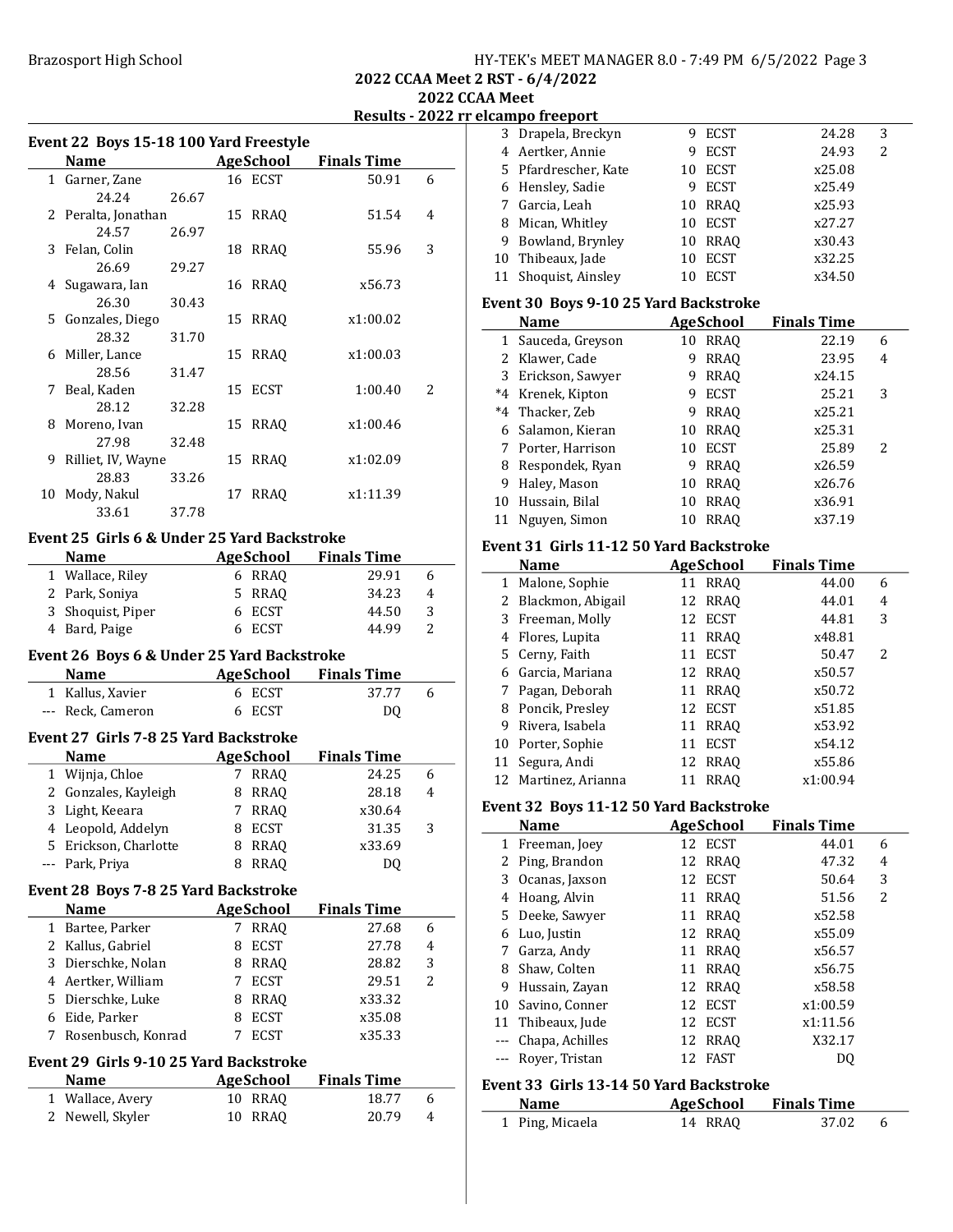| HY-TEK's MEET MANAGER 8.0 - 7:49 PM 6/5/2022 Page 4 |  |  |
|-----------------------------------------------------|--|--|
|-----------------------------------------------------|--|--|

2022 CCAA Meet elcampo freeport and the 2022 results of the 2022 results and 2022 results of the 2022 results of the 2022 results of the 2022 results of the 2022 results of the 2022 results of the 2022 results of the 2022 results of the

|              |                                               |                   |                              | Results - 2022 rr |
|--------------|-----------------------------------------------|-------------------|------------------------------|-------------------|
|              | (Event 33 Girls 13-14 50 Yard Backstroke)     |                   |                              |                   |
|              | <b>Name</b>                                   |                   | <b>AgeSchool Finals Time</b> |                   |
| 2            | Taylor, Jordyn                                | 14 RRAQ           | 40.05                        | 4                 |
|              | 3 Sosienski, Sophia                           | 14 RRAQ           | x45.03                       |                   |
|              | 4 White, Emmah                                | 13 RRAQ           | x46.73                       |                   |
| 5            | Dillon, Eddy                                  | 13 RRAQ           | x48.22                       |                   |
|              | 6 Porter, Abigail                             | 13 ECST           | 49.55                        | 3                 |
| 7            | Nwora, Uchenna                                | 13 RRAQ           | x51.48                       |                   |
|              | Event 34 Boys 13-14 50 Yard Backstroke        |                   |                              |                   |
|              | <b>Name</b>                                   | AgeSchool         | <b>Finals Time</b>           |                   |
| $\mathbf{1}$ | Rivera-Acevedo, Will                          | 14 RRAQ           | 30.65                        | 6                 |
|              | 2 Vasquez, Evan                               | 13 ECST           | 35.93                        | 4                 |
|              | 3 Gonzales, Dylan                             | 13 RRAQ           | 39.03                        | 3                 |
| 4            | Ruiz, Alex                                    | 13 RRAQ           | x40.18                       |                   |
| 5.           | McLendon, Jodi                                | 14 RRAQ           | x46.68                       |                   |
|              | 6 Pagan, Deren                                | 14 RRAQ           | x54.75                       |                   |
|              | --- Spring, Dean                              | 13 ECST           | DQ                           |                   |
|              | Event 35 Girls 15-18 50 Yard Backstroke       |                   |                              |                   |
|              | <b>Name</b>                                   | AgeSchool         | <b>Finals Time</b>           |                   |
|              | 1 Little, Juilann                             | 16 ECST           | 31.18                        | 6                 |
|              | 2 Malone, Bailey                              | 18 RRAQ           | 34.01                        | $\overline{4}$    |
| 3            | Trevino, Estela                               | 15 RRAQ           | 37.18                        | 3                 |
|              | 4 Faccini, Paula                              |                   |                              |                   |
|              |                                               | 15 RRAQ           | x40.56                       |                   |
|              | 5 Cantu, Andriana                             | 15 RRAQ           | x41.00                       |                   |
|              | 6 Lopez, Baylie                               | 15 ECST           | 42.45                        | 2                 |
| $7^{\circ}$  | Adams, Alana                                  | 15 RRAQ           | x45.74                       |                   |
|              | 8 Song, Jiaying                               | 16 RRAQ           | x50.57                       |                   |
|              | Event 36 Boys 15-18 50 Yard Backstroke        |                   |                              |                   |
|              | <b>Name</b>                                   | AgeSchool         | <b>Finals Time</b>           |                   |
|              | 1 Garner, Zane                                | 16 ECST           | 26.37                        | 6                 |
|              | 2 Esparza, Ethan                              | 15 RRAQ           | 26.94                        | 4                 |
| 3            | Masters, George                               | 15 RRAQ           | 27.16                        | 3                 |
| 4            | Sugawara, Connor                              | 16 RRAQ           | x29.91                       |                   |
| 5            | Sugawara, Ian                                 | 16 RRAQ           | x30.07                       |                   |
|              | 6 Beal, Kaden                                 | 15 ECST           | 31.58                        | 2                 |
| $7^{\circ}$  | Sauceda, Christian                            | 15 RRAQ           | x35.57                       |                   |
|              | 8 Mody, Nakul                                 | 17 RRAQ           | x41.84                       |                   |
| ---          | Brian, Jonny                                  | <b>RRAQ</b><br>17 | DQ                           |                   |
|              |                                               |                   |                              |                   |
|              |                                               |                   |                              |                   |
|              | Event 39 Girls 8 & Under 25 Yard Breaststroke |                   |                              |                   |
| 1            | <b>Name</b>                                   | <b>AgeSchool</b>  | <b>Finals Time</b><br>36.71  | 6                 |
|              | Sauceda, Sophia                               | 8 RRAQ            |                              | 4                 |
|              | 2 Wallace, Riley                              | 6 RRAQ            | 46.19                        |                   |
|              | --- Garcia, Vanessa                           | 8 RRAQ            | DQ                           |                   |
| ---          | Miller, Julia                                 | 6 RRAQ            | DQ                           |                   |
|              | Event 40 Boys 8 & Under 25 Yard Breaststroke  |                   |                              |                   |
|              | Name                                          | AgeSchool         | <b>Finals Time</b>           |                   |
|              | 1 Malota, CJ                                  | 8 RRAQ            | 26.28                        | 6                 |
|              | --- Rosenbusch, Wolfgang                      | ECST<br>8         | DQ                           |                   |
|              | Event 41 Girls 9-10 25 Yard Breaststroke      |                   |                              |                   |
|              | Name                                          | <b>AgeSchool</b>  | <b>Finals Time</b>           |                   |
|              | 1 Garza, Marisa                               | 10 RRAQ           | 23.70                        | 6                 |
| 2            | Flores, Natalia                               | 10 RRAQ           | 27.54                        | 4                 |
| 3            | Song, Longmei                                 | 9 RRAQ            | x30.68                       |                   |

| Event 42 Boys 9-10 25 Yard Breaststroke   |                        |    |           |                    |   |  |
|-------------------------------------------|------------------------|----|-----------|--------------------|---|--|
|                                           | <b>Name</b>            |    | AgeSchool | <b>Finals Time</b> |   |  |
|                                           | 1 Sauceda, Greyson     |    | 10 RRAO   | 24.63              | 6 |  |
|                                           | 2 Wu, Matthew          |    | 10 RRAO   | 28.00              | 4 |  |
|                                           | 3 Haley, Mason         |    | 10 RRAO   | x35.72             |   |  |
|                                           | 4 McLendon, Jade       |    | 10 RRAO   | x35.84             |   |  |
|                                           | --- Dierschke, Grayson | 10 | RRAO      | DO.                |   |  |
| Event 43 Girls 11-12 50 Yard Breaststroke |                        |    |           |                    |   |  |
|                                           | <b>Name</b>            |    | AgeSchool | <b>Finals Time</b> |   |  |
| 1                                         | Blackmon, Abigail      |    | 12 RRAO   | 47.00              | 6 |  |

| 1 DIACNIIOII, INJIGAII | 14 WWW  | 77.VV    | ◡ |
|------------------------|---------|----------|---|
| 2 Hodges, Kyleigh      | 12 RRAO | 50.62    | 4 |
| 3 Rivera, Isabela      | 11 RRAO | x51.60   |   |
| 4 Flores, Lupita       | 11 RRAO | x52.08   |   |
| 5 Malone, Sophie       | 11 RRAO | x1:01.58 |   |
| --- Pagan, Deborah     | 11 RRAO | DO.      |   |
|                        |         |          |   |

#### Event 44 Boys 11-12 50 Yard Breaststroke

| <b>Name</b>         | AgeSchool | <b>Finals Time</b> |   |
|---------------------|-----------|--------------------|---|
| 1 Brian, Liam       | 11 RRAO   | 54.66              | h |
| --- Chapa, Achilles | 12 RRAO   | X45.07             |   |
| --- Lewis, James    | 11 RRAO   | DO.                |   |
| --- Luo, Justin     | 12 RRAO   | DO.                |   |

#### Event 45 Girls 13-14 50 Yard Breaststroke

| Name             | AgeSchool | <b>Finals Time</b> |   |
|------------------|-----------|--------------------|---|
| 1 Chilton, Kate  | 13 ECST   | 37.60              | 6 |
| 2 Ping, Micaela  | 14 RRAO   | 41.74              | 4 |
| 3 White, Emmah   | 13 RRAO   | 44.20              | 3 |
| 4 Taylor, Jordyn | 14 RRAO   | x45.61             |   |
| 5 Miller, Kalei  | 13 RRAO   | x46.27             |   |
| 6 Nwora, Uchenna | 13 RRAO   | x59.29             |   |
|                  |           |                    |   |

#### Event 46 Boys 13-14 50 Yard Breaststroke

| Name                   | AgeSchool | <b>Finals Time</b> |  |
|------------------------|-----------|--------------------|--|
| 1 Rivera-Acevedo, Will | 14 RRAO   | 33.07              |  |

# Event 47 Girls 15-18 50 Yard Breaststroke

| <b>Name</b>        | AgeSchool      | <b>Finals Time</b> |   |  |
|--------------------|----------------|--------------------|---|--|
| 1 Light, Ava       | 15 RRAO        | 34.36              | 6 |  |
| 2 Song, Jiaying    | <b>16 RRAO</b> | 44.42              |   |  |
| 3 Juarez, Abby     | 15 RRAO        | x45.90             |   |  |
| 4 Martinez, Bianca | 15 RRAO        | x47.01             |   |  |
| --- Wallis, Riley  | 15 ECST        | DO.                |   |  |
| --- Garza, Danica  | 15 RRAO        | DO.                |   |  |
|                    |                |                    |   |  |

#### Event 48 Boys 15-18 50 Yard Breaststroke

|   | <b>Name</b>          |    | <b>AgeSchool</b> | <b>Finals Time</b> |   |
|---|----------------------|----|------------------|--------------------|---|
|   | 1 Goodrich, Dustin   |    | 17 RRAO          | 28.87              | 6 |
|   | 2 Arellano, Alwin    |    | 15 RRAO          | 33.10              | 4 |
|   | 3 Spurlock, Britt    |    | 15 RRAO          | x33.61             |   |
|   | 4 Brian, Jonny       |    | 17 RRAO          | x37.44             |   |
|   | 5 Moreno, Ivan       |    | 15 RRAO          | x37.83             |   |
|   | 6 Sauceda, Christian |    | 15 RRAO          | x39.67             |   |
| 7 | Rilliet, IV, Wayne   | 15 | RRAO             | x40.30             |   |

### Event 49 Women 19 & Over 50 Yard Breaststroke

| Name               | AgeSchool | <b>Finals Time</b> |  |
|--------------------|-----------|--------------------|--|
| 1 Chancoco, Gemini | 19 RRAO   | 38.59              |  |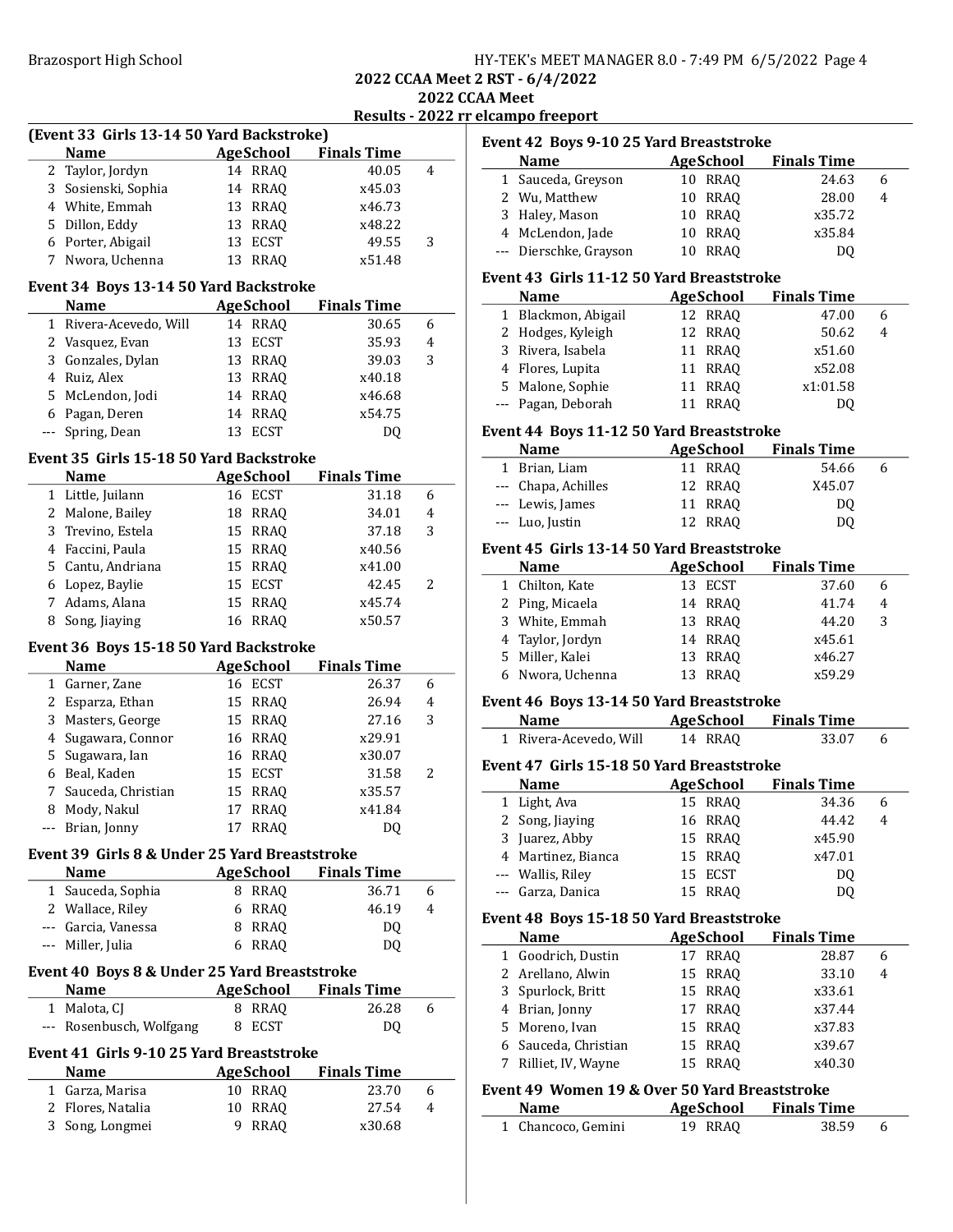2022 CCAA Meet

|  |  | Results - 2022 rr elcampo freeport |
|--|--|------------------------------------|
|  |  |                                    |

|   | Event 50 Men 19 & Over 50 Yard Breaststroke |                   |             |                              |                |
|---|---------------------------------------------|-------------------|-------------|------------------------------|----------------|
|   | <b>Name</b>                                 |                   |             | AgeSchool Finals Time        |                |
|   | 1 Garner, Gage                              | 19 ECST           |             | 29.40                        | 6              |
|   | Event 51 Girls 8 & Under 25 Yard Butterfly  |                   |             |                              |                |
|   | <b>Name</b>                                 |                   |             | <b>AgeSchool</b> Finals Time |                |
|   | 1 Wallace, Riley                            | 6 RRAQ            |             | 41.84                        | 6              |
|   | 2 Park, Soniya                              | 5.                | <b>RRAO</b> | 46.30                        | 4              |
|   |                                             |                   |             |                              |                |
|   | Event 52 Boys 8 & Under 25 Yard Butterfly   |                   |             |                              |                |
|   | Name                                        | AgeSchool         |             | <b>Finals Time</b>           |                |
|   | 1 Kallus, Gabriel                           | 8 ECST            |             | 36.45                        | 6              |
|   | 2 Malota, Mase                              | 6 RRAQ            |             | 38.49                        | 4              |
|   | 3 Rosenbusch, Konrad                        | 7 ECST            |             | 45.20                        | 3              |
|   | --- Bartee, Parker                          | 7                 | <b>RRAQ</b> | DQ.                          |                |
|   | Event 53 Girls 9-10 25 Yard Butterfly       |                   |             |                              |                |
|   | <b>Example 2 AgeSchool</b><br>Name          |                   |             | <b>Finals Time</b>           |                |
|   | 1 Wallace, Avery                            | 10 RRAQ           |             | 20.00                        | 6              |
|   | --- Newell, Skyler                          | 10 RRAQ           |             | DQ                           |                |
|   |                                             |                   |             |                              |                |
|   | Event 54 Boys 9-10 25 Yard Butterfly        |                   |             |                              |                |
|   | <b>Example 2</b> AgeSchool<br><b>Name</b>   |                   |             | <b>Finals Time</b>           |                |
|   | 1 Kocich, Austin                            | 9 RRAQ            |             | 23.59                        | 6              |
|   | 2 Toran, Ezra                               | 9 RRAQ            |             | 24.81                        | 4              |
|   | 3 Wu, Lawrence                              | 10 RRAO           |             | x26.08                       |                |
|   | Event 55 Girls 11-12 50 Yard Butterfly      |                   |             |                              |                |
|   | <b>Name</b>                                 | <b>AgeSchool</b>  |             | <b>Finals Time</b>           |                |
|   | 1 Stuart, Maddie                            | 11 RRAQ           |             | 44.87                        | 6              |
|   | 2:50.00<br>2:10.00                          |                   |             |                              |                |
|   | 2 Freeman, Molly                            | 12 ECST           |             | 48.71                        | 4              |
|   | 26:40.00                                    |                   |             |                              |                |
| 3 | Garcia, Mariana                             | 12 RRAQ           |             | 1:00.25                      | 3              |
|   | Event 56 Boys 11-12 50 Yard Butterfly       |                   |             |                              |                |
|   | <b>Name</b>                                 | <b>AgeSchool</b>  |             | <b>Finals Time</b>           |                |
|   | 1 Ping, Brandon                             | 12 RRAQ           |             | 48.55                        | 6              |
|   | 2 Freeman, Joey                             | 12<br>ECST        |             | 48.93                        | 4              |
|   | 3 Lewis, James                              | 11 RRAQ           |             | 1:05.04                      | 3              |
|   |                                             |                   |             |                              |                |
|   | Event 58 Boys 13-14 50 Yard Butterfly       |                   |             |                              |                |
|   | <b>Name</b>                                 | <b>AgeSchool</b>  |             | <b>Finals Time</b>           |                |
| 1 | Aguirre, Julian                             | 14<br><b>ECST</b> |             | 33.75                        | 6              |
|   | 2 Vasquez, Evan                             | <b>ECST</b><br>13 |             | 41.49                        | $\overline{4}$ |
| 3 | McLendon, Jodi                              | 14                | <b>RRAQ</b> | 45.33                        | 3              |
|   | Event 59 Girls 15-18 50 Yard Butterfly      |                   |             |                              |                |
|   | Name                                        | <b>AgeSchool</b>  |             | <b>Finals Time</b>           |                |
| 1 | Little, Juilann                             | 16 ECST           |             | 30.14                        | 6              |
| 2 | Salamon, Colette                            | 15                | <b>RRAQ</b> | 30.62                        | $\overline{4}$ |
| 3 | Light, Ava                                  | 15                | <b>RRAQ</b> | 30.79                        | 3              |
|   |                                             |                   |             |                              |                |
|   | Event 60 Boys 15-18 50 Yard Butterfly       |                   |             |                              |                |
|   | Name                                        | <b>AgeSchool</b>  |             | <b>Finals Time</b>           |                |
| 1 | Spurlock, Britt                             | 15                | <b>RRAQ</b> | 26.00                        | 6              |
|   | 2 Masters, George                           | 15                | <b>RRAQ</b> | 26.03                        | 4              |
| 3 | Felan, Colin                                | 18                | <b>RRAQ</b> | x27.63                       |                |
| 4 | Miller, Lance                               | 15                | <b>RRAQ</b> | x29.84                       |                |
| 5 | Gonzales, Diego                             | 15                | <b>RRAQ</b> | x31.51                       |                |

|              | Event 63 Girls 6 & Under 25 Yard Freestyle |          |                             |                             |        |
|--------------|--------------------------------------------|----------|-----------------------------|-----------------------------|--------|
|              | <b>Name</b>                                |          | <b>AgeSchool</b>            | <b>Finals Time</b>          |        |
| $\mathbf{1}$ | Miller, Julia                              |          | 6 RRAQ                      | 29.30                       | 6      |
|              | 2 Shoquist, Piper                          | 6        | <b>ECST</b>                 | 33.14                       | 4      |
|              | 3 Park, Soniya                             |          | 5 RRAQ                      | 37.15                       | 3      |
|              | 4 Bard, Paige                              |          | 6 ECST                      | 40.87                       | 2      |
|              | Event 64 Boys 6 & Under 25 Yard Freestyle  |          |                             |                             |        |
|              | Name                                       |          | AgeSchool                   | <b>Finals Time</b>          |        |
|              | 1 Kallus, Xavier                           |          | 6 ECST                      | 30.04                       | 6      |
|              | 2 Malota, Mase                             | 6        | <b>RRAQ</b>                 | 35.35                       | 4      |
|              | 3 Reck, Cameron                            |          | 6 ECST                      | 44.16                       | 3      |
|              | Event 65 Girls 7-8 25 Yard Freestyle       |          |                             |                             |        |
|              | <b>Name</b>                                |          | <b>AgeSchool</b>            | <b>Finals Time</b>          |        |
|              | 1 Park, Priya                              |          | 8 RRAQ                      | 24.72                       | 6      |
|              | 2 Sauceda, Sophia                          |          | 8 RRAQ                      | 24.73                       | 4      |
|              | 3 Leopold, Addelyn                         |          | 8 ECST                      | 26.32                       | 3      |
|              | 4 Garcia, Vanessa                          |          | 8 RRAQ                      | x28.41                      |        |
| 5            | Light, Keeara                              |          | 7 RRAQ                      | x29.46                      |        |
|              | 6 Gonzales, Kayleigh                       |          | 8 RRAQ                      | x31.24                      |        |
| 7            | Erickson, Charlotte                        |          | 8 RRAQ                      | x36.28                      |        |
|              | Event 66 Boys 7-8 25 Yard Freestyle        |          |                             |                             |        |
|              | <b>Name</b>                                |          | <b>AgeSchool</b>            | <b>Finals Time</b>          |        |
|              | 1 Rosenbusch, Wolfgang                     |          | 8 ECST                      | 22.16                       | 6      |
|              | 2 Kallus, Gabriel                          |          | 8 ECST                      | 24.15                       | 4      |
|              |                                            |          |                             | x25.00                      |        |
| 3            | Aertker, William<br>4 Dierschke, Nolan     |          | 7 ECST<br>8 RRAQ            | 25.54                       | 3      |
|              | 5 Bartee, Parker                           |          | 7 RRAQ                      | 27.99                       | 2      |
|              | 6 Eide, Parker                             |          | 8 ECST                      | x28.04                      |        |
|              | 7 Dierschke, Luke                          |          | 8 RRAQ                      | x28.47                      |        |
| 8            | Rosenbusch, Konrad                         | 7        | <b>ECST</b>                 | x39.77                      |        |
|              |                                            |          |                             |                             |        |
|              | Event 67 Girls 9-10 25 Yard Freestyle      |          |                             |                             |        |
|              | Name<br>1 White, Savannah                  |          | <b>AgeSchool</b><br>10 RRAQ | <b>Finals Time</b><br>16.92 | 6      |
|              | 2 Aertker, Annie                           | 9        | <b>ECST</b>                 | 17.62                       | 4      |
|              | 3 Garza, Marisa                            |          |                             |                             |        |
|              | 4 Hensley, Sadie                           | 9        | 10 RRAQ<br><b>ECST</b>      | 19.10<br>19.25              | 3<br>2 |
|              | 5 Drapela, Breckyn                         |          | 9 ECST                      | x20.98                      |        |
|              | 6 Mican, Whitley                           |          | 10 ECST                     | x22.73                      |        |
| 7            | Pfardrescher, Kate                         | 10       | <b>ECST</b>                 | x23.24                      |        |
| 8            | Bowland, Brynley                           | 10       | <b>RRAQ</b>                 | x23.68                      |        |
| 9            | Garcia, Leah                               | 10       | <b>RRAQ</b>                 | x25.20                      |        |
| 10           | Song, Longmei                              | 9.       | <b>RRAQ</b>                 | x26.15                      |        |
| 11           | Thibeaux, Jade                             | 10       | <b>ECST</b>                 | x29.46                      |        |
| 12           | Shoquist, Ainsley                          | 10       | <b>ECST</b>                 | x29.79                      |        |
|              |                                            |          |                             |                             |        |
|              | Event 68 Boys 9-10 25 Yard Freestyle       |          |                             |                             |        |
|              | <b>Name</b><br>Thacker, Zeb                |          | <b>AgeSchool</b>            | <b>Finals Time</b>          |        |
| 1            |                                            |          | 9 RRAQ                      | 20.01                       | 6      |
| 2            | Salamon, Kieran                            | 10       | <b>RRAQ</b>                 | 22.29                       | 4      |
| 3            | Dierschke, Grayson                         | 10       | RRAQ                        | x22.62                      |        |
| 4<br>5       | Wu, Matthew<br>Porter, Harrison            | 10<br>10 | RRAQ<br><b>ECST</b>         | x22.78                      | 3      |
| 6            | McLendon, Jade                             | 10       | <b>RRAQ</b>                 | 22.92<br>x23.26             |        |
| 7            | Respondek, Ryan                            | 9.       | <b>RRAQ</b>                 | x23.63                      |        |
|              |                                            |          |                             |                             |        |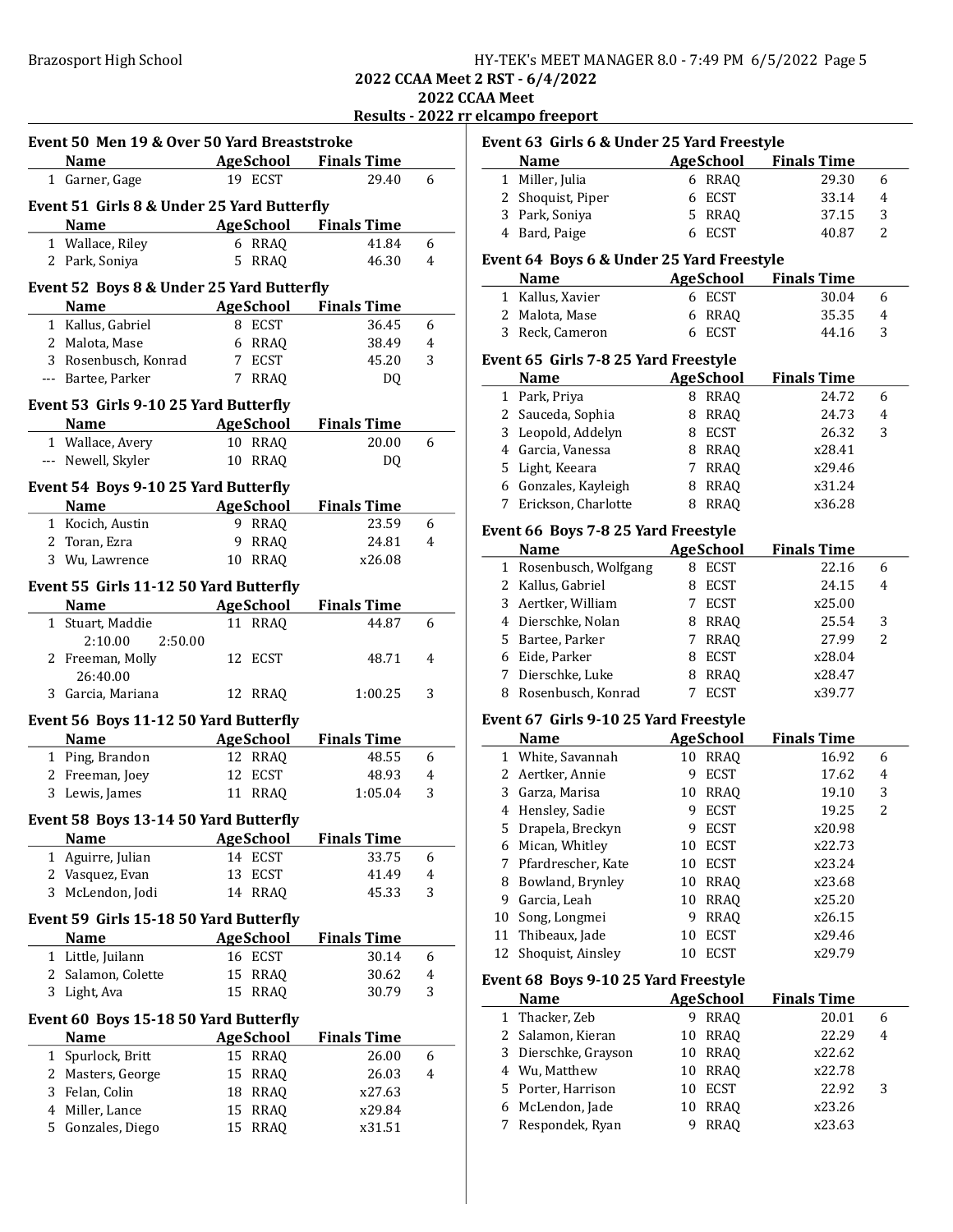| HY-TEK's MEET MANAGER 8.0 - 7:49 PM 6/5/2022 Page 6 |  |  |
|-----------------------------------------------------|--|--|
|-----------------------------------------------------|--|--|

2022 CCAA Meet

| Results - 2022 rr elcampo freeport |
|------------------------------------|
|                                    |

|                | (Event 68 Boys 9-10 25 Yard Freestyle) |                   |                    |                |  |  |  |
|----------------|----------------------------------------|-------------------|--------------------|----------------|--|--|--|
|                | <b>Name</b>                            | <b>AgeSchool</b>  | <b>Finals Time</b> |                |  |  |  |
|                | 8 Krenek, Kipton                       | 9 ECST            | 23.84              | 2              |  |  |  |
| 9              | Haley, Mason                           | <b>RRAQ</b><br>10 | x24.93             |                |  |  |  |
|                | 10 Erickson, Sawyer                    | <b>RRAQ</b><br>9  | x27.03             |                |  |  |  |
|                | 11 Nguyen, Simon                       | 10<br>RRAQ        | x27.46             |                |  |  |  |
|                | 12 Klawer, Cade                        | <b>RRAQ</b><br>9  | x28.22             |                |  |  |  |
|                | 13 Hussain, Bilal                      | <b>RRAQ</b><br>10 | x44.58             |                |  |  |  |
|                | Event 69 Girls 11-12 50 Yard Freestyle |                   |                    |                |  |  |  |
|                | <b>Name</b>                            | <b>AgeSchool</b>  | <b>Finals Time</b> |                |  |  |  |
|                | 1 Stuart, Maddie                       | 11 RRAQ           | 37.50              | 6              |  |  |  |
|                | 2 Cerny, Faith                         | <b>ECST</b><br>11 | 38.78              | 4              |  |  |  |
|                | 3 Malone, Sophie                       | 11 RRAQ           | 39.97              | 3              |  |  |  |
|                | 4 Poncik, Presley                      | ECST<br>12        | 41.34              | 2              |  |  |  |
|                | 5 Freeman, Molly                       | 12<br>ECST        | x42.43             |                |  |  |  |
|                | 6 Pagan, Deborah                       | 11<br>RRAQ        | x43.24             |                |  |  |  |
|                | 7 Rivera, Isabela                      | 11<br><b>RRAQ</b> | x43.96             |                |  |  |  |
|                | 8 Flores, Lupita                       | <b>RRAQ</b><br>11 | x43.98             |                |  |  |  |
|                | *9 Garcia, Mariana                     | 12 RRAQ           | x44.18             |                |  |  |  |
|                | *9 Porter, Sophie                      | <b>ECST</b><br>11 | x44.18             |                |  |  |  |
|                | 11 Segura, Andi                        | 12<br>RRAQ        | x48.02             |                |  |  |  |
|                | 12 Martinez, Arianna                   | <b>RRAQ</b><br>11 | x52.93             |                |  |  |  |
|                | Event 70 Boys 11-12 50 Yard Freestyle  |                   |                    |                |  |  |  |
|                | <b>Name</b>                            | <b>AgeSchool</b>  | <b>Finals Time</b> |                |  |  |  |
|                | 1 Ocanas, Jaxson                       | 12 ECST           | 35.83              | 6              |  |  |  |
|                | 2 Freeman, Joey                        | 12 ECST           | 39.51              | 4              |  |  |  |
|                | 3 Ping, Brandon                        | 12<br>RRAQ        | 40.08              | 3              |  |  |  |
|                | 4 Royer, Tristan                       | 12<br>FAST        | 42.10              | 2              |  |  |  |
|                | 5 Brian, Liam                          | 11<br><b>RRAQ</b> | 42.83              | 1              |  |  |  |
|                | 6 Shaw, Colten                         | 11<br><b>RRAQ</b> | x43.74             |                |  |  |  |
|                | 7 Hoang, Alvin                         | 11<br><b>RRAQ</b> | x44.27             |                |  |  |  |
| 8              | Savino, Conner                         | 12 ECST           | x44.65             |                |  |  |  |
|                | 9 Garza, Andy                          | 11 RRAQ           | x45.51             |                |  |  |  |
|                | 10 Deeke, Sawyer                       | 11 RRAQ           | x50.21             |                |  |  |  |
|                | 11 Thibeaux, Jude                      | 12 ECST           | x53.50             |                |  |  |  |
|                | 12 Hussain, Zayan                      | 12<br>RRAQ        | x1:01.27           |                |  |  |  |
| $---$          | Chapa, Achilles                        | <b>RRAQ</b><br>12 | X27.42             |                |  |  |  |
|                | Event 71 Girls 13-14 50 Yard Freestyle |                   |                    |                |  |  |  |
|                | Name                                   | <b>Age</b> School | <b>Finals Time</b> |                |  |  |  |
| $\mathbf{1}$   | Taylor, Jordyn                         | 14 RRAQ           | 33.02              | 6              |  |  |  |
| 2              | Miller, Kalei                          | 13<br>RRAQ        | 33.38              | 4              |  |  |  |
| 3              | White, Emmah                           | 13<br><b>RRAQ</b> | x35.69             |                |  |  |  |
| 4              | Sosienski, Sophia                      | 14<br><b>RRAQ</b> | x39.08             |                |  |  |  |
| 5              | Nwora, Uchenna                         | <b>RRAQ</b><br>13 | x39.65             |                |  |  |  |
| 6              | Porter, Abigail                        | 13<br><b>ECST</b> | 43.60              | 3              |  |  |  |
| 7              | Dillon, Eddy                           | 13<br><b>RRAQ</b> | x45.08             |                |  |  |  |
|                | Event 72 Boys 13-14 50 Yard Freestyle  |                   |                    |                |  |  |  |
|                | <b>Name</b>                            | <b>AgeSchool</b>  | <b>Finals Time</b> |                |  |  |  |
|                | 1 Vasquez, Evan                        | 13 ECST           | 28.34              | 6              |  |  |  |
|                | 2 Aguirre, Julian                      | 14<br>ECST        | 28.54              | $\overline{4}$ |  |  |  |
| 3              | Gonzales, Dylan                        | 13<br><b>RRAQ</b> | 28.87              | 3              |  |  |  |
| $\overline{4}$ | Ruiz, Alex                             | 13<br>RRAQ        | 31.88              | 2              |  |  |  |
| 5              | Pagan, Deren                           | <b>RRAQ</b><br>14 | x37.76             |                |  |  |  |
|                |                                        |                   |                    |                |  |  |  |

|   | Event 73 Girls 15-18 50 Yard Freestyle   |                              |                    |   |
|---|------------------------------------------|------------------------------|--------------------|---|
|   | Name                                     | <b>AgeSchool</b>             | <b>Finals Time</b> |   |
|   | 1 Little, Juilann                        | 16 ECST                      | 27.52              | 6 |
|   | 2 Malone, Bailey                         | 18 RRAQ                      | 27.75              | 4 |
|   | 3 Salamon, Colette                       | 15 RRAQ                      | 29.57              | 3 |
|   | 4 Cantu, Andriana                        | 15 RRAQ                      | x31.78             |   |
|   | 5 Trevino, Estela                        | 15 RRAQ                      | x31.93             |   |
|   | 6 Adams, Alana                           | 15 RRAQ                      | x32.34             |   |
|   | 7 Lopez, Baylie                          | 15 ECST                      | 35.06              | 2 |
|   | 8 Song, Jiaying                          | 16 RRAQ                      | x41.29             |   |
|   | Event 74 Boys 15-18 50 Yard Freestyle    |                              |                    |   |
|   | <b>Name</b>                              | <b>AgeSchool</b>             | <b>Finals Time</b> |   |
|   | 1 Garner, Zane                           | 16 ECST                      | 23.41              | 6 |
|   | 2 Spurlock, Britt                        | 15 RRAQ                      | 23.95              | 4 |
|   | 3 Felan, Colin                           | 18 RRAQ                      | 24.69              | 3 |
|   | 4 Esparza, Ethan                         | 15 RRAQ                      | x24.74             |   |
|   | 5 Beal, Kaden                            | 15 ECST                      | 26.42              | 2 |
|   | 6 Miller, Lance                          | 15 RRAQ                      | x26.89             |   |
|   | 7 Arellano, Alwin                        | 15 RRAQ                      | x27.92             |   |
|   | 8 Rilliet, IV, Wayne                     | 15 RRAQ                      | x28.47             |   |
|   | 9 Brian, Jonny                           | 17<br><b>RRAQ</b>            | x29.03             |   |
|   | 10 Mody, Nakul                           | 17<br><b>RRAQ</b>            | x31.11             |   |
|   |                                          |                              |                    |   |
|   | Event 76 Men 19 & Over 50 Yard Freestyle |                              |                    |   |
|   | <b>Name</b>                              | AgeSchool                    | <b>Finals Time</b> |   |
|   | 1 Garner, Gage                           | 19 ECST                      | 23.95              | 6 |
|   | Event 78 Boys 8 & Under 100 Yard IM      |                              |                    |   |
|   | Name AgeSchool                           |                              | <b>Finals Time</b> |   |
|   | 1 Malota, CJ                             | 8 RRAQ                       | 1:46.40            | 6 |
|   | 53.41<br>52.99                           |                              |                    |   |
|   | Event 79 Girls 9-10 100 Yard IM          |                              |                    |   |
|   | <b>Name</b>                              | AgeSchool                    | <b>Finals Time</b> |   |
|   | 1 Newell, Skyler                         | 10 RRAQ                      | 1:39.85            | 6 |
|   | 44.63<br>55.22                           |                              |                    |   |
|   |                                          |                              |                    |   |
|   | <b>Event 80 Boys 9-10 100 Yard IM</b>    |                              |                    |   |
|   | <b>Name</b>                              | <b>AgeSchool</b>             | <b>Finals Time</b> |   |
| 1 | Toran, Ezra                              | 9<br><b>RRAO</b>             | 1:49.82            | 6 |
|   | 56.20<br>53.62                           |                              |                    |   |
|   | <b>Event 81 Girls 11-12 100 Yard IM</b>  |                              |                    |   |
|   | <b>Name</b>                              | <b>AgeSchool</b> Finals Time |                    |   |
|   | 1 Blackmon, Abigail                      | 12 RRAQ                      | 1:33.22            | 6 |
|   | 42.74<br>50.48                           |                              |                    |   |
|   | 2 Hodges, Kyleigh                        | 12 RRAQ                      | 1:37.08            | 4 |
|   | 46.36<br>50.72                           |                              |                    |   |
|   | <b>Event 82 Boys 11-12 100 Yard IM</b>   |                              |                    |   |
|   | <b>Name</b>                              | AgeSchool                    | <b>Finals Time</b> |   |
|   |                                          | 11 RRAQ                      |                    |   |
|   | --- Lewis, James<br>56.84<br>1:00.08     |                              | DQ                 |   |
|   |                                          |                              |                    |   |
|   | <b>Event 83 Girls 13-14 100 Yard IM</b>  |                              |                    |   |
|   | Name                                     | <b>AgeSchool</b>             | <b>Finals Time</b> |   |
|   | 1 Chilton, Kate                          | 13 ECST                      | 1:22.66            | 6 |
|   | 37.35<br>45.31                           |                              |                    |   |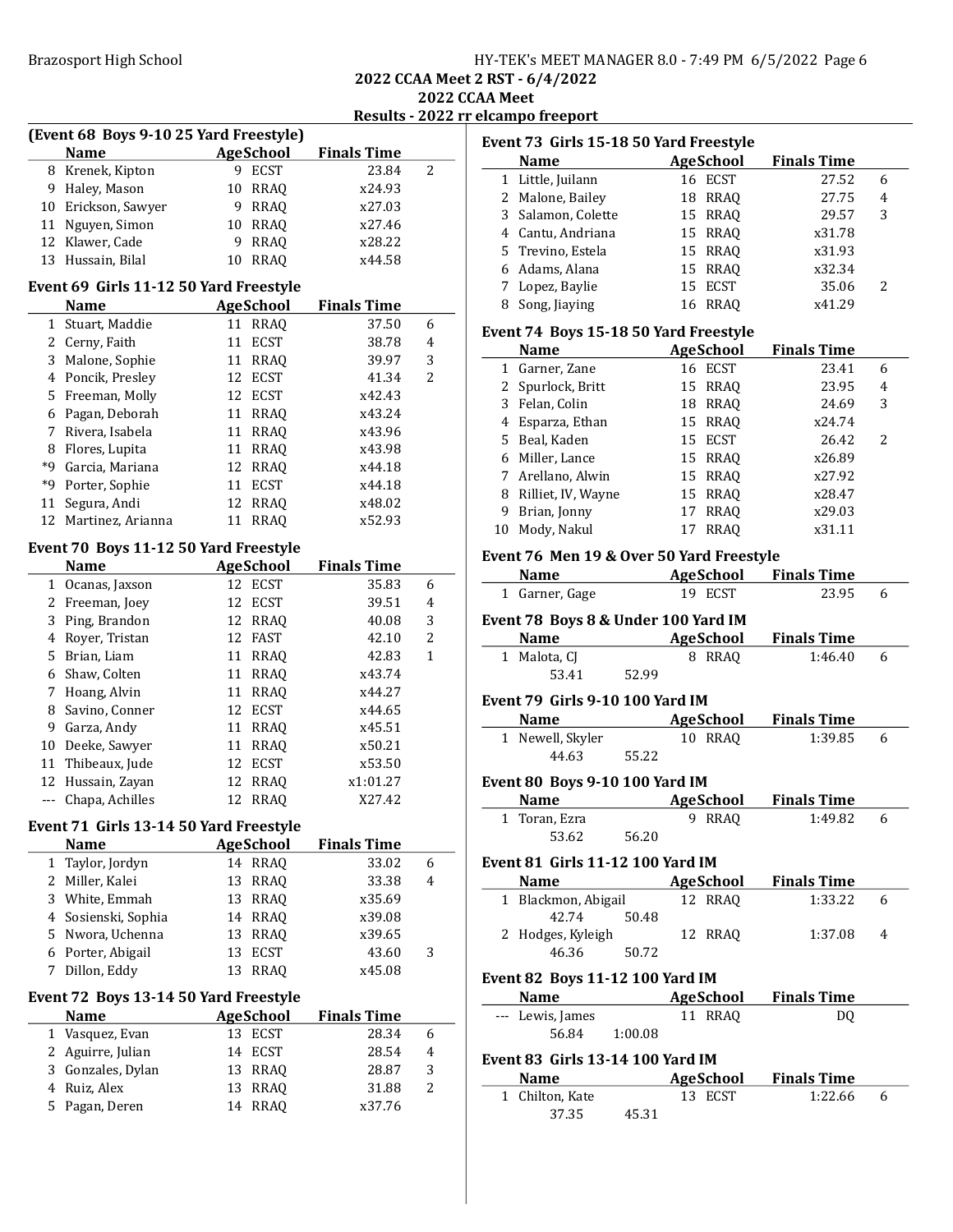| HY-TEK's MEET MANAGER 8.0 - 7:49 PM 6/5/2022 Page 7 |
|-----------------------------------------------------|
|-----------------------------------------------------|

2022 CCAA Meet

#### Results - 2022 rr elcampo freeport

|   |                                         |       |                  | Resuils - 2022 f   |   |
|---|-----------------------------------------|-------|------------------|--------------------|---|
|   | (Event 83 Girls 13-14 100 Yard IM)      |       |                  |                    |   |
|   | <b>Name</b>                             |       | AgeSchool        | <b>Finals Time</b> |   |
|   | 2 Ping, Micaela                         |       | 14 RRAQ          | 1:25.44            | 4 |
|   | 41.64                                   | 43.80 |                  |                    |   |
|   | 3 Miller, Kalei                         |       | 13 RRAQ          | 1:27.86            | 3 |
|   | 39.86                                   | 48.00 |                  |                    |   |
|   |                                         |       |                  |                    |   |
|   | Event 84 Boys 13-14 100 Yard IM         |       |                  |                    |   |
|   | <b>Name</b>                             |       | AgeSchool        | <b>Finals Time</b> |   |
|   | 1 Rivera-Acevedo, Will                  |       | 14 RRAQ          | 1:05.19            | 6 |
|   | 30.10                                   | 35.09 |                  |                    |   |
|   | 2 Gonzales, Dylan                       |       | 13 RRAQ          | 1:15.24            | 4 |
|   | 35.77                                   | 39.47 |                  |                    |   |
|   |                                         |       |                  |                    |   |
|   | <b>Event 85 Girls 15-18 100 Yard IM</b> |       |                  |                    |   |
|   | Name                                    |       | <b>AgeSchool</b> | <b>Finals Time</b> |   |
|   | 1 Wallis, Riley                         |       | 15 ECST          | 1:08.84            | 6 |
|   | 32.18                                   | 36.66 |                  |                    |   |
|   | 2 Light, Ava                            |       | 15 RRAQ          | 1:11.94            | 4 |
|   | 32.99                                   | 38.95 |                  |                    |   |
|   | 3 Garza, Danica                         |       | 15 RRAQ          | 1:15.51            | 3 |
|   | 34.60                                   | 40.91 |                  |                    |   |
|   | 4 Trevino, Estela                       |       | 15 RRAQ          | x1:21.35           |   |
|   | 37.97                                   | 43.38 |                  |                    |   |
| 5 | Juarez, Abby                            |       | 15 RRAQ          | x1:31.38           |   |
|   | 43.45                                   | 47.93 |                  |                    |   |
|   | --- Martinez, Bianca                    |       | 15 RRAQ          | DQ                 |   |
|   |                                         |       |                  |                    |   |
|   | Event 86 Boys 15-18 100 Yard IM         |       |                  |                    |   |
|   |                                         |       | AgeSchool        | <b>Finals Time</b> |   |
|   | 1 Goodrich, Dustin                      |       | 17 RRAQ          | 58.77              | 6 |
|   | 27.95                                   | 30.82 |                  |                    |   |
|   | 2 Masters, George                       |       | 15 RRAQ          | 59.81              | 4 |
|   | 27.48                                   | 32.33 |                  |                    |   |
|   | 3 Peralta, Jonathan                     |       | 15 RRAQ          | x59.97             |   |
|   | 26.90                                   | 33.07 |                  |                    |   |
|   | 4 Sugawara, Connor                      |       | 16 RRAQ          | x1:04.64           |   |
|   | 29.41                                   | 35.23 |                  |                    |   |
|   | 5 Sugawara, Ian                         |       | 16 RRAQ          | x1:06.13           |   |
|   | 29.62                                   | 36.51 |                  |                    |   |
|   | 6 Gonzales, Diego                       |       | 15 RRAQ          | x1:09.87           |   |
|   | 32.97                                   | 36.90 |                  |                    |   |
| 7 | Arellano, Alwin                         |       | 15 RRAQ          | x1:10.03           |   |
|   | 33.18                                   | 36.85 |                  |                    |   |
| 8 | Moreno, Ivan                            |       | 15 RRAQ          | x1:11.84           |   |
|   | 32.15                                   | 39.69 |                  |                    |   |
|   | 9 Sauceda, Christian                    |       | 15 RRAQ          | x1:13.80           |   |
|   | 34.15                                   | 39.65 |                  |                    |   |
|   |                                         |       |                  |                    |   |
|   | Event 87 Women 19 & Over 100 Yard IM    |       |                  |                    |   |
|   | <b>Name</b>                             |       | <b>AgeSchool</b> | <b>Finals Time</b> |   |
|   | 1 Chancoco, Gemini                      |       | 19 RRAQ          | 1:22.89            | 6 |
|   | 38.72                                   | 44.17 |                  |                    |   |
|   |                                         |       |                  |                    |   |
|   | Event 89 Girls 9-10 100 Yard Freestyle  |       |                  |                    |   |
|   |                                         |       |                  |                    |   |
|   | Name                                    |       | AgeSchool        | <b>Finals Time</b> |   |
|   | 1 White, Savannah                       |       | 10 RRAQ          | 1:26.38            | 6 |

| .                                       |                                        |       |  |                  |                    |                |  |
|-----------------------------------------|----------------------------------------|-------|--|------------------|--------------------|----------------|--|
|                                         | <u>elcampo freeport</u>                |       |  |                  |                    |                |  |
|                                         | 2 Wallace, Avery                       |       |  | 10 RRAO          | 1:27.07            | 4              |  |
|                                         | 41.13                                  | 45.94 |  |                  |                    |                |  |
|                                         | 3 Flores, Natalia                      |       |  | 10 RRAO          | x1:42.45           |                |  |
|                                         | 46.23                                  | 56.22 |  |                  |                    |                |  |
|                                         | Event 90 Boys 9-10 100 Yard Freestyle  |       |  |                  |                    |                |  |
|                                         | <b>Name</b>                            |       |  | AgeSchool        | <b>Finals Time</b> |                |  |
|                                         |                                        |       |  |                  |                    |                |  |
|                                         | 1 Wu, Lawrence                         |       |  | 10 RRAQ          | 1:40.39            | 6              |  |
|                                         | 48.42                                  | 51.97 |  |                  |                    |                |  |
|                                         | 2 Kocich, Austin                       |       |  | 9 RRAQ           | 1:43.46            | 4              |  |
|                                         | 50.25                                  | 53.21 |  |                  |                    |                |  |
|                                         | 3 Salamon, Kieran                      |       |  | 10 RRAQ          | x1:47.34           |                |  |
| Event 95 Girls 15-18 200 Yard Freestyle |                                        |       |  |                  |                    |                |  |
|                                         | <b>Name</b>                            |       |  | AgeSchool        | <b>Finals Time</b> |                |  |
|                                         | 1 Salamon, Colette                     |       |  | 15 RRAO          | 2:26.95            | 6              |  |
|                                         | 33.75                                  | 37.73 |  | 38.91            | 36.56              |                |  |
|                                         | 2 Faccini, Paula                       |       |  | 15 RRAQ          | 2:34.32            | $\overline{4}$ |  |
|                                         | 34.56                                  | 39.97 |  | 41.06            | 38.73              |                |  |
|                                         | 3 Garza, Danica                        |       |  | 15 RRAQ          | x2:38.60           |                |  |
|                                         | 34.87                                  | 40.50 |  | 42.67            | 40.56              |                |  |
|                                         | Event 96 Boys 15-18 200 Yard Freestyle |       |  |                  |                    |                |  |
|                                         | <b>Name</b>                            |       |  | <b>AgeSchool</b> | <b>Finals Time</b> |                |  |
|                                         |                                        |       |  |                  |                    |                |  |

|  | Name                |       | AgeSchool | <b>Finals</b> lime |   |  |
|--|---------------------|-------|-----------|--------------------|---|--|
|  | 1 Esparza, Ethan    |       | 15 RRAO   | 2:00.56            | 6 |  |
|  | 27.25               | 30.68 | 31.78     | 30.85              |   |  |
|  | 2 Peralta, Jonathan |       | 15 RRAO   | 2:07.90            | 4 |  |
|  | 29.92               | 31.87 | 33.31     | 32.80              |   |  |
|  | 3 Goodrich, Dustin  |       | 17 RRAO   | x2:22.28           |   |  |
|  | 29.02               | 35.99 | 39.85     | 37.42              |   |  |

### Event 99 Girls 8 & Under 100 Yard Freestyle Relay

| <b>Team</b>          | Relay | <b>Finals Time</b>      |   |
|----------------------|-------|-------------------------|---|
| <b>RRAO</b><br>1     | A     | 1:37.42                 | 8 |
| 1) Garcia, Vanessa 8 |       | 2) Sauceda, Sophia 8    |   |
| 3) Wijnja, Chloe 7   |       | 4) Rivera, Victoria 8   |   |
| 51.96<br>45.46       |       |                         |   |
| RRAO<br>2            | B     | x1:58.71                |   |
| 1) Miller, Julia 6   |       | 2) Morgan, Savannah 6   |   |
| 3) Wallace, Riley 6  |       | 4) Light, Keeara 7      |   |
| 1:07.28<br>51.43     |       |                         |   |
| <b>ECST</b><br>3     | A     | 2:03.53                 | 4 |
| 1) Bard, Paige 6     |       | 2) Leopold, Addelyn 8   |   |
| 3) Shoquist, Piper 6 |       | 4) Fitzgerald, Olivia 8 |   |

# Event 100 Boys 8 & Under 100 Yard Freestyle Relay

| Team                      | Relay | <b>Finals Time</b>       |   |
|---------------------------|-------|--------------------------|---|
| <b>RRAO</b>               | А     | 1:34.89                  | 8 |
| 1) Dierschke, Nolan 8     |       | 2) Dierschke, Luke 8     |   |
| 3) Mclemore, Cory 8       |       | 4) Bartee, Parker 7      |   |
| 49.76<br>45.13            |       |                          |   |
| <b>ECST</b>               | А     | 1:45.89                  | 4 |
| 1) Rosenbusch, Wolfgang 8 |       | 2) Pfardrescher, Rhett 7 |   |
| 3) Kallus, Gabriel 8      |       | 4) Hensley, Cooper 7     |   |
| 50.60<br>55.29            |       |                          |   |